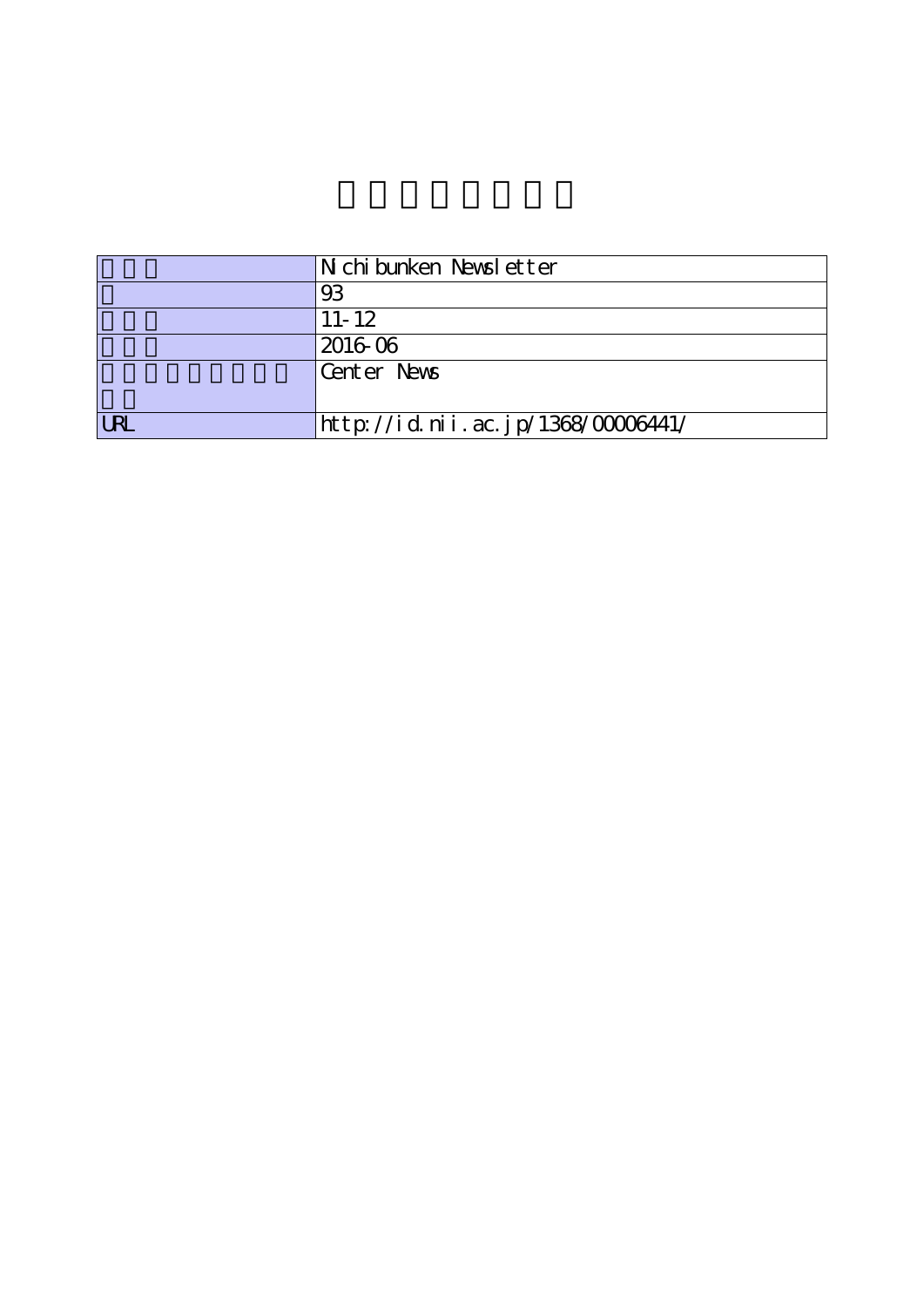# *Nichibunken Forum (in Japanese)*

#295: December 1: 高文勝(天津師範大学教授、国際 日本文化研究センター外国人研究員)、「日中両国はど う付き合うべきか――王正廷の『王道・覇道』論から 考える 」

[GAO Wensheng, Professor of Tianjin Normal University and Visiting Research Scholar of Nichibunken, "How Should Japan and China Get Along? A Perspective from Wang Cheng-Ting's Theories on the Rule of Right and Might"]

#296: January 5: アグネセ・ハイジマ (ラトビア大学准 教授、国際日本文化研究センター外来研究員)、「日 本美術に見るユーモア――河鍋暁斎の動物戯画と暁斎 が笑った明治の西洋化」

[Agnese HAIJIMA, Associate Professor of University of Latvia and Visiting Research Fellow of Nichibunken, "Humour in Japanese Art: Kawanabe Kyosai's(1831-1889) Animal Caricatures and his Amusement at Meiji Westernization "]

#297: Feburary 19: ボトーエフ・イーゴリ(ブリヤート 国立大学准教授、国際日本文化研究センター外国人 研究員)、「ロシア文学における日露戦争の記憶――『日 本』の表象を中心に」

[BOTOEV Igor, Associate Professor of Buryat State University and Visiting Research Scholar of Nichibunken, "Remembering the Russo-Japanese War in Russian Literature : With a Focus on the Representation of 'Japan' "]

#298:March 8: 張寅性 (ソウル大学校教授、国際日 本文化研究センター外国人研究員)、「『近代の宿 命』と『保守』――福田恆存の保守主義を考える」 [JANG In-Sung, Professor of Seoul National University and Visiting Research Scholar of Nichibunken, " 'The Inevitability of the Modern' and Japanese Conservatism: Lessons from Fukuda Tsuneari (1912- 1994) "]

#299: April 12: ボナヴェントゥーラ・ルペルティ (ヴェ ネツィア カ・フォスカリ大学教授、国際日本文化研 究センター外国人研究員)、「人形浄瑠璃文楽――伝 統演劇の魅力と苦難」

[Bonaventura RUPERTI, Professor of Ca' Foscari University of Venice and Visiting Research Scholar of Nichibunken, "Ningyōjōruri Bunraku: The Charms and Struggles of Traditional Theatres "]

#300: May 10: 李応寿(世宗大学校韓日芸能研究所 所長、国際日本文化研究センター外国人研究員)、 「獅子舞がつなぐ東アジア」

[LEE Eung-soo, Director of Research Center of Korea-Japan Entertaining Arts and Visiting Research Scholar of Nichibunken, "Lion Dance Connects East Asia"]

## *Nichibunken Thursday Seminar (in Japanese)*

#223: December 17: 佐野真由子(国際日本文化研究 センター准教授)、井上章一(国際日本文化研究セン ター副所長)、中牧弘允(吹田市立博物館館長)、 「万国博覧会から人間の歴史を考える」

[SANO Mayuko, Associate Professor of Nichibunken, INOUE Shoichi, Deputy Director-General of Nichibunken, NAKAMAKI Hirochika, Director of Suita City Museum, "Human History Seen from World Expos"]

#224: January 21: 佐々木弘明(京表具翠光堂主人、 伝統工芸士)、「表具ができるまで」

[ S A S A K I Hiroaki, Master of K y ohyogu Suikōdō,Traditional Craftsman, "How to Make a Japanese Mounting (Hyōgu)"]

## #225: Feburary 18: 古川綾子(国際日本文化研究セン ター特任助教)、「上方演芸の近代史と現状」

 [FURUKAWA Ayako, Specially Appointed Assistant Professor of Nichibunken, "The Modern History and the Current Status of Kamigata Comedy and Performing Arts"]

#226: April 21: 郭南燕(国際日本文化研究センター准 教授)、「キリシタン文学の継承:宣教師の日本語文学」 [Nanyan GUO, Associate Professor of Nichibunken, "Literary Legacies of Kirishitan Culture: Missionary

Writings in the Vernacular"]

#227: May 26: 稲賀繁美(国際日本文化研究センター 副所長)、「稲賀繁美『接触造形論』(名古屋大学出版 会、2016)をめぐって」

[INAGA Shigemi, Deputy Director-General of Nichibunken, "On Shigemi Inaga, *In Search of Haptic Plasticity* (The University of Nagoya Press, 2016) "]